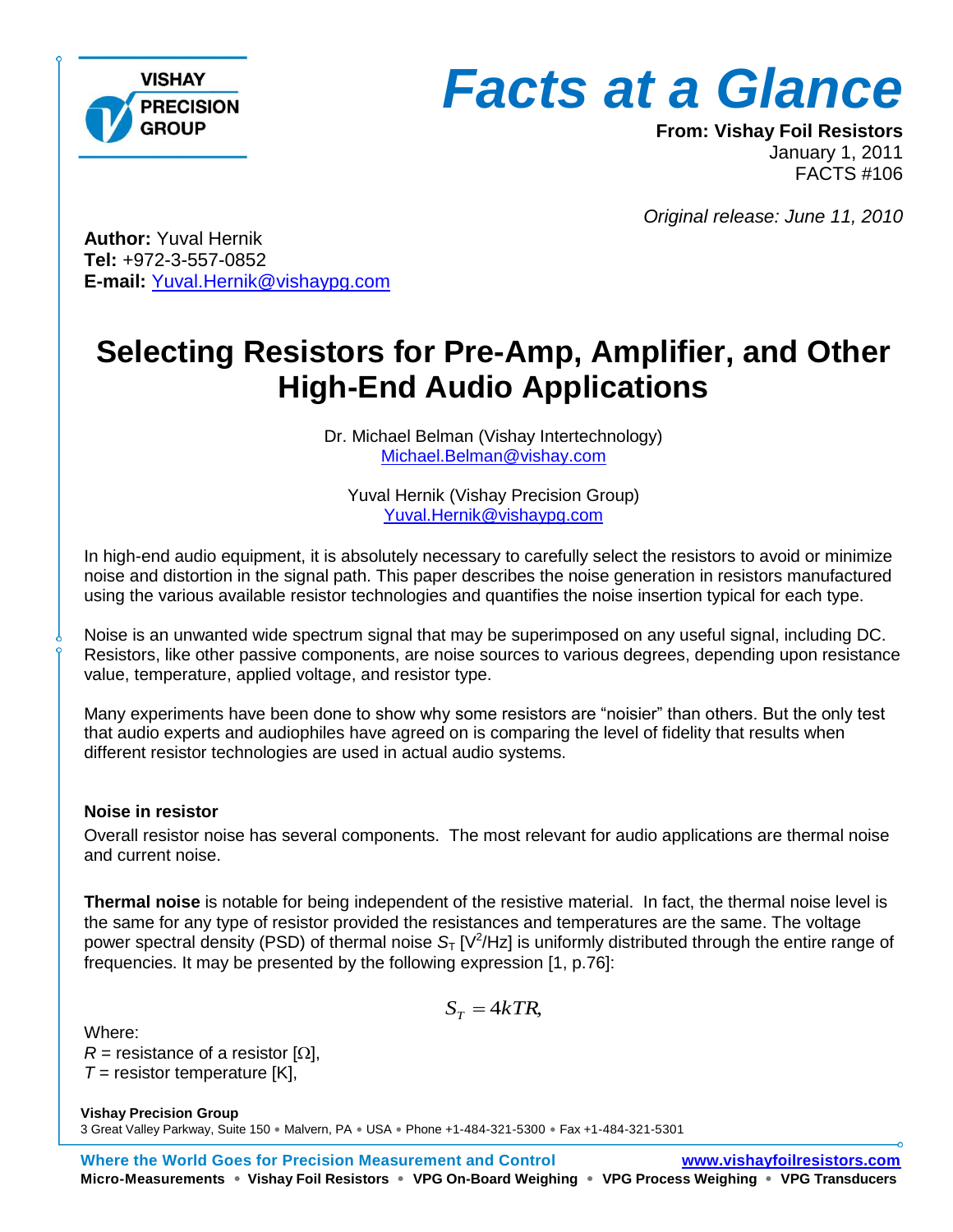

From: Vishay Foil Resistors January 1, 2011 FACTS #106

*Original release: June 11, 2010*

 $k = 1.3807 \times 10^{-23}$  J/K – Boltzmann's constant.

This factor is, to some extent, dependent upon resistor technology in that it relates to the actual value of the resistor at temperature, not just the resistor's nominal value at 25 °C. For example, a nominally 10-K ohm resistor with a high positive temperature coefficient would have more noise when running at elevated temperature than a nominally 10-K ohm resistor with a low temperature coefficient would have because the former would actually be at a higher resistance than the latter even at the exact same elevated temperature.

**Current noise**, on the other hand, has a direct relationship to the type of resistive material. The spectral density of voltage of current noise  $S_F$  is found experimentally to be directly proportional to the square of DC voltage drop *U* across the resistor and inversely proportional to the frequency *f* [2, p.164]:

$$
S_E = \frac{C \cdot U^2}{f}
$$

*C* is a constant that depends on material of the resistive element and its manufacturing process.

The spectral density *S* of the total noise voltage in the resistor is presented in Fig. 1.



Fig.1: Spectral density of total noise voltage in resistor.

The current noise level in a resistor is commonly expressed in units of μV/V or in decibels (in terms of Noise  $Index [NII_{dB}]$ 

$$
[NI]_{dB} = 20 \log \left(\frac{u}{U} \cdot 10^6\right)
$$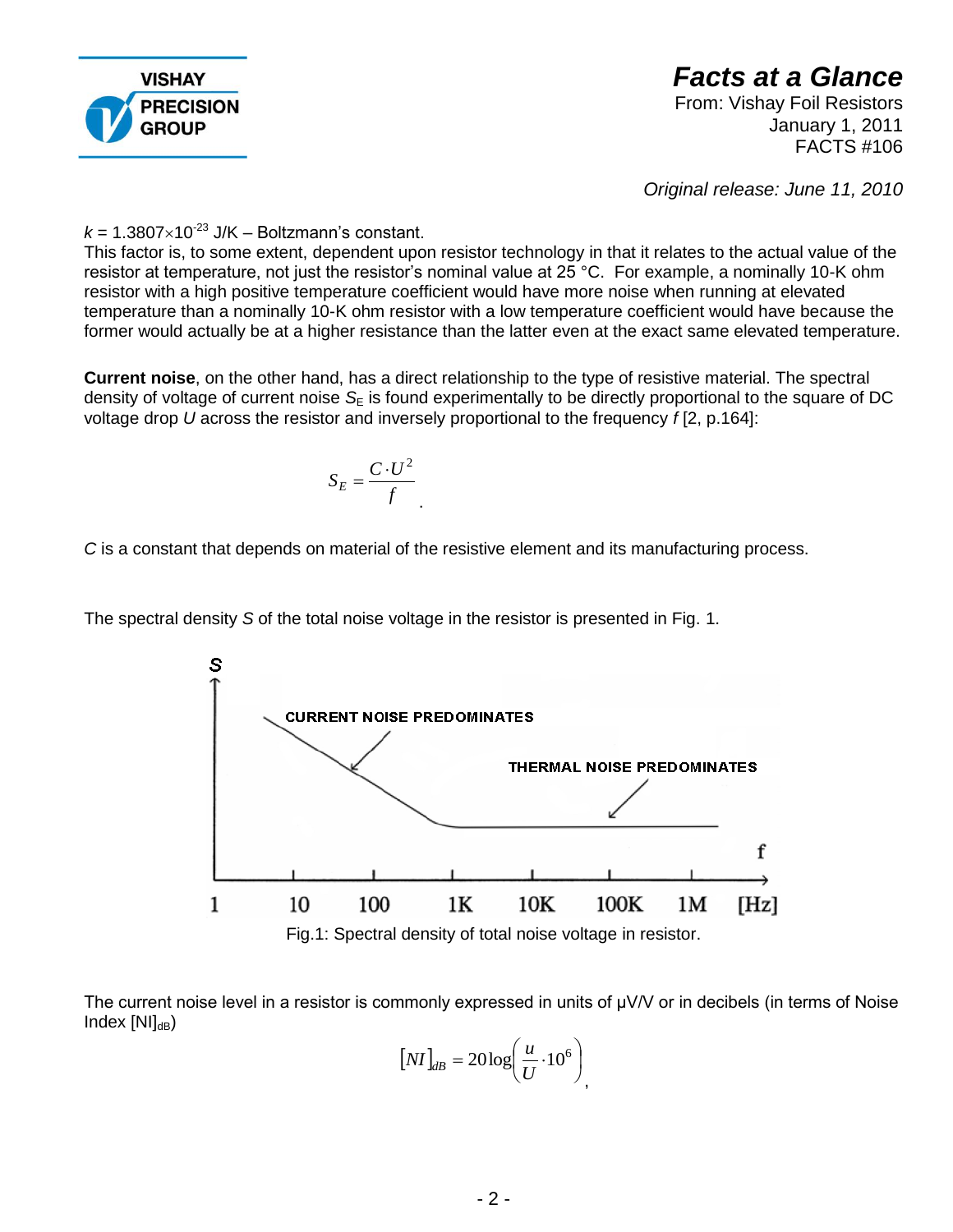

### *Facts at a Glance*  From: Vishay Foil Resistors

January 1, 2011 FACTS #106

*Original release: June 11, 2010*

where *u* is root mean square noise voltage over a decade bandwidth and *U* is the DC voltage drop across the resistor Both *u* and *U* are measured in volts.

The lower the Noise Index, the lower the level of current noise in the resistor.

The Noise Index of resistors manufactured using different technologies is presented in the graph below.



Fig.2: Average noise indexes of commercial resistors [2, p.168].

As the graph shows, resistors based on composition resistive materials such as carbon and Thick Film have the highest level of current noise. Why? Because of the significant non-homogeneity of these resistive element materials. The conduction path in composite materials is formed by the conductive particles touching one another in an isolative matrix. Non-stable contacts in these "touching sites" generate noise when electrical current runs across them.

Thin Film resistors have a considerably more homogeneous structure and consequently are less noisy. Thin Films are deposed using evaporating or sputtering of resistive material (for example tantalum nitride TaN, silicon chromium SiCr, and nickel chromium NiCr) onto a ceramic substrate. The thickness of the layer varies typically from 10 to 500 angstroms depending on the resistance value. The noise in Thin Films results from occlusions of gas at crystal interfaces, surface imperfections, and non-uniform depositions which are more significant when the film is thinner. That is why the thicker the resistive film, the lower the noise level.

The lowest noise level is observed in resistors with bulk metal resistive elements: foil and wirewound. Wire is made of metal alloys similar to foil material, but additional noise may come from the junction of the fine wire of the resistive element and the comparatively coarse resistor terminals. In foil resistors, the terminals and the resistive element are parts of the same piece of the foil, so this problem is avoided. But the major objection to wirewound resistors is their inductance, which results in chopping the signal peaks, and the significant variation of resistor impedance with signal frequency. In addition, special attention must be paid to the following effects associated with reactance of wirewound resistors:

- The audio amplifier may oscillate spontaneously at 5 MHz to over 50 MHz affecting audio quality [3, p.22-6].
- Equivalent series inductance (ESL) can cause large phase shifts affecting audio tone [3, p.22-6].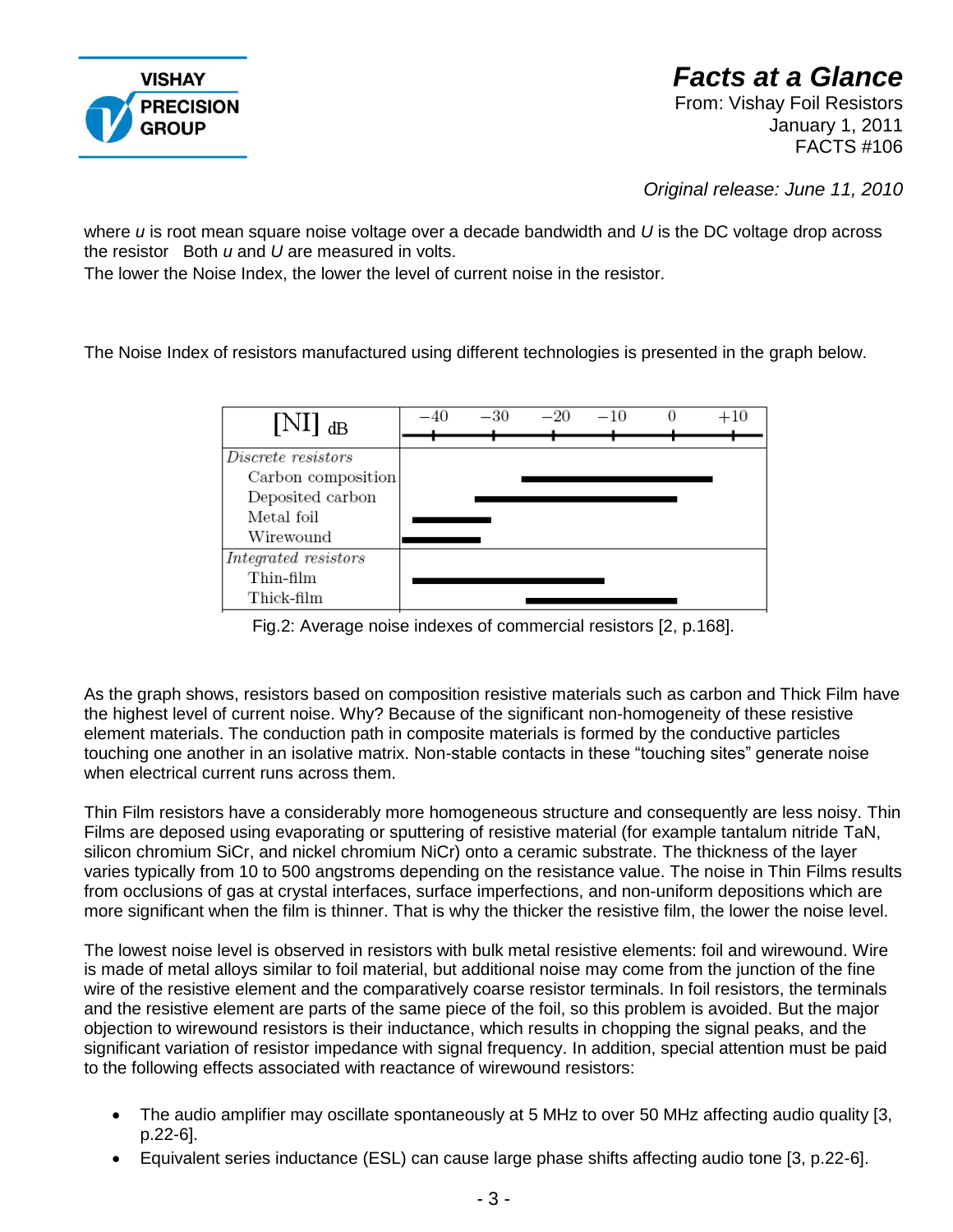

### *Facts at a Glance*  From: Vishay Foil Resistors

January 1, 2011 FACTS #106

*Original release: June 11, 2010*

 The wire coil may act as a pick-up of EMI that may surpass the level of usual current noise [2, p.167].

Foil resistors avoid these problems because they are structured using chemical etching of a flat bulk metal foil so that the current in adjacent current-carrying paths runs in opposing directions, cancelling parasitic inductance of these paths. Also, path-to-path capacitances are connected in series, which has the effect of minimizing the parasitic capacitance of the resistor. These low inductance/capacitance resistors are characterized by non-measurable peak-to-peak signal distortions.

Bulk Metal® Foil resistors are unique in bringing together all of the following features, some of which are very useful for audio applications:

- Low temperature coefficient of resistance (TCR): down to 0.2 ppm/ $\rm{°C}$  ( $\rm{-}55\rm{°C}$  to  $\rm{+}125\rm{°C}$ ,  $\rm{+}25\rm{°C}$ . reference)
- Resistance tolerance down to 0.001 % (10 ppm)
- Low reactance, which results in negligible distortion of pulse signals and immunity to circuit selfoscillation
- Load-life stability of 0.005 % (50 ppm) at  $+70$  °C, rated power for 2000 hours or 0.01% for 10000 hours
- Immunity to ESD at least to 25,000 V
- Thermal stabilization time < 1 second (nominal value achieved within 10 ppm of steady value)
- Low thermal EMF of 0.1 μV/°C
- Low current noise
- High linearity or low voltage coefficient of resistance (VCR) of 0.1 ppm/V

#### **Bulk Metal® Foil Resistors in High-End Audio Applications**

High-end analog audio applications require low intrinsic noise, high linearity of amplification, and minimal dynamic distortion. The typical audio amplifier circuit consists of a voltage preamplifier (preamp) and power amplifier (final driver). The voltage preamplifier deals with low-level signals. That is why its intrinsic noise level is critical. Resistors are among the principal noise sources in the amplifiers.

The main requirements for the audio power amplifier are high linearity of amplification and minimal dynamic distortion. Foil resistors are characterized by very low intrinsic non-linearity of the resistive element, which is made from bulk metal. Wirewound resistors and some metal film resistors have similar non-linearity characteristics, but in the real world the intrinsic linearity of the resistors is not sufficient to ensure linearity of amplification.

Audio power amplifiers are often based on a circuit design that is similar to an operational amplifier (Fig. 3). Its gain

#### $k = 1 + R2/R1$

depends on the R2/R1 resistance ratio in the negative feedback voltage divider. The resistors R1 and R2 dissipate power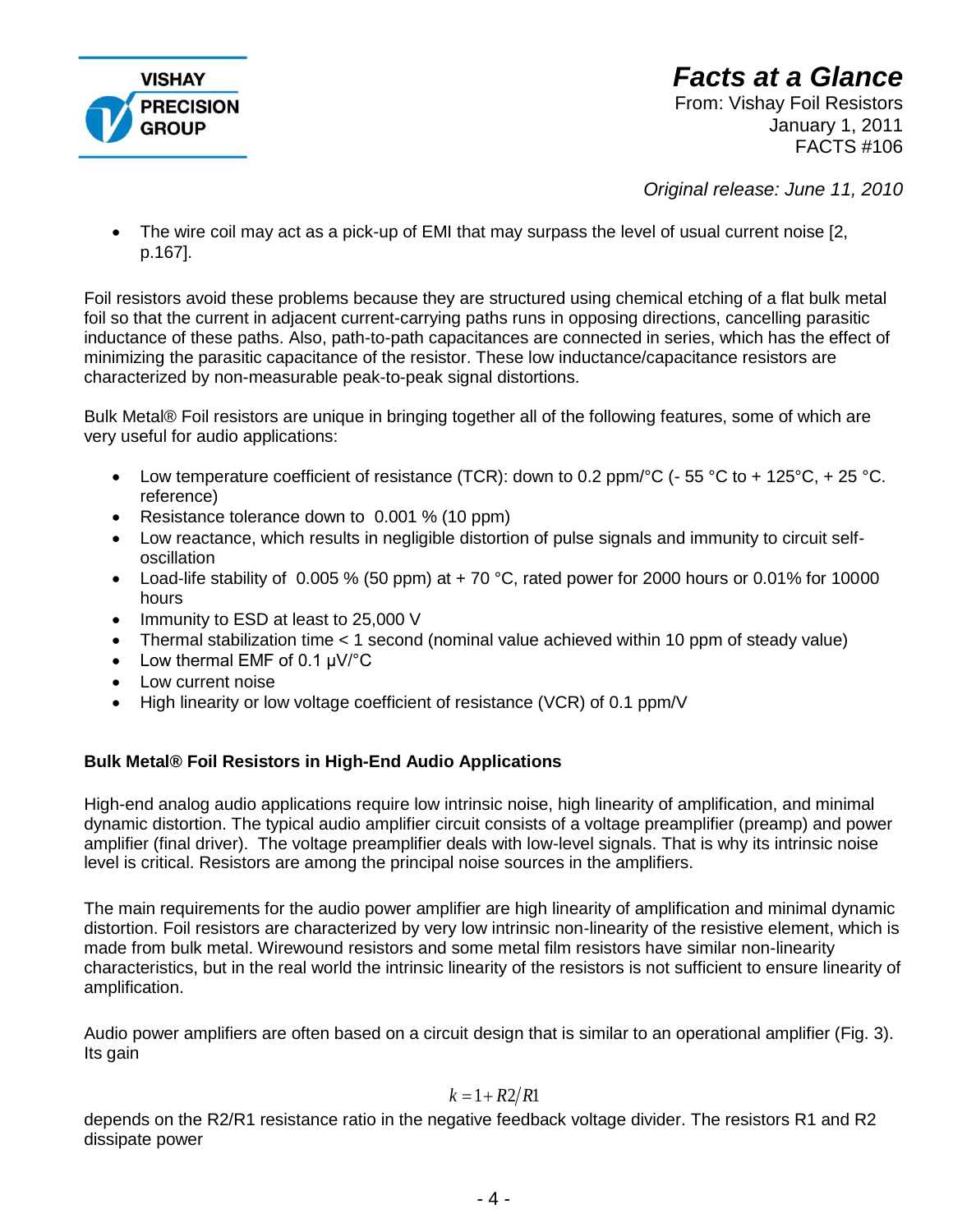

From: Vishay Foil Resistors January 1, 2011 FACTS #106

*Original release: June 11, 2010*

$$
P_1 = [V_O/(R1+R2)]^2 R1
$$

 $P_2 = [V_O / (R1 + R2)]^2 R2$ 

and

respectively. Therefore,

 $P_2/P_1 = R2/R1$ 

commonly k > 2 and consequently R2 > R1. This means that the power dissipation and temperature rise in resistor R2 will always exceed the power dissipation and temperature rise in resistor R1. Even if both resistors have the same TCR (ideal case) the gain of the amplifier will vary because the R2/R1 ratio will depend on output voltage  $V<sub>o</sub>$ . Thus spikes and pulses that are typical for sound signals may result in transient changes of amplifier gain. The result is a nonlinearity of dependence between input voltage  $V<sub>1</sub>$  and output voltage  $V_{\text{o}}$  (Fig. 4). This phenomenon is called temperature-induced nonlinearity of amplifier [4]. The way to abate it is to choose R1 and R2 resistors having minimal absolute TCR values.



Fig.4: Nonlinear transfer functions of audio amplifier [4, p.3].

Resistor parameter that characterizes resistance change resulting from resistors self-heating is called power coefficient of resistance (PCR).

The PCR behavior of resistors is highly dependent on the type of resistive material. For example, a load of 0.3 W was applied simultaneously to three 1206 size chip resistors manufactured using different technologies: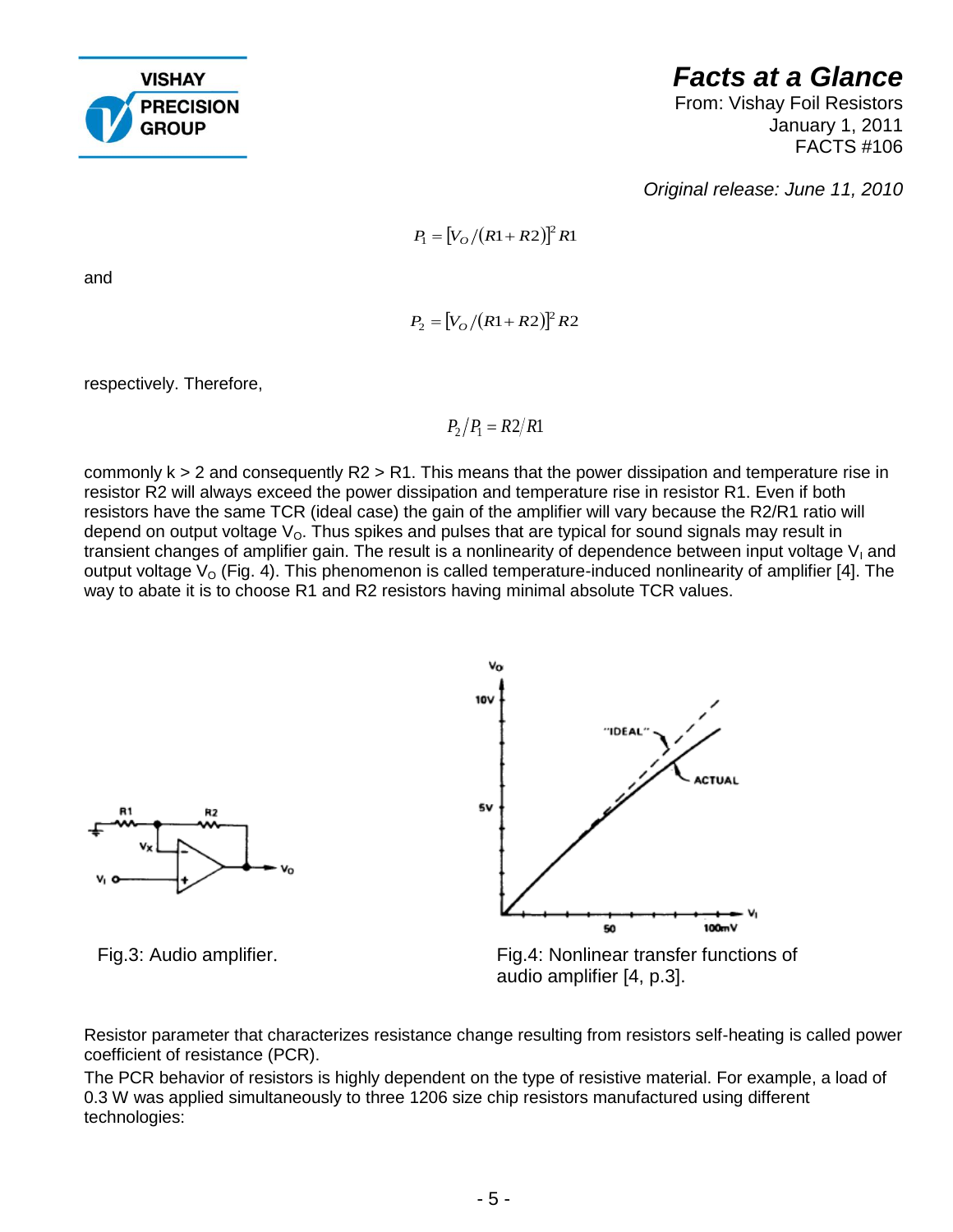

From: Vishay Foil Resistors January 1, 2011 FACTS #106

*Original release: June 11, 2010*

- Thick-Film chip resistor with TCR of about + 42ppm/°C
- Thin-Film chip resistor with TCR of about  $+$  4 ppm/ $\degree$ C
- $\bullet$  Bulk Metal® Foil based on the Z-Foil technology with TCR of about -0.1 ppm/ $\degree$ C.

The results shown in the graph below evidence incomparably smaller resistance change in foil resistor. The stabilized values of relative resistance changes are the following:

- Thick-Film chip resistor: +2000 ppm;
- Thin-Film chip resistor: -140 ppm;
- $\bullet$  Bulk Metal® Z-Foil : + 5 ppm



Fig.5. Self-heating induced resistance changes as functions of time in three types of resistors instantaneously loaded by 0.3W power [5]. Presented time range is 9 seconds.

The Bulk Metal® Foil resistor is the preferable choice for audio amplifiers when high linearity of amplification and minimal dynamic distortion are required. In particular, Vishay Precision Group recommends the VAR, Z201, S102C, Z203, VSHZ, VSMP Series (0603-2018), VFCP Series, SMRXDZ Series, resistors for noisefree performance in audio applications.